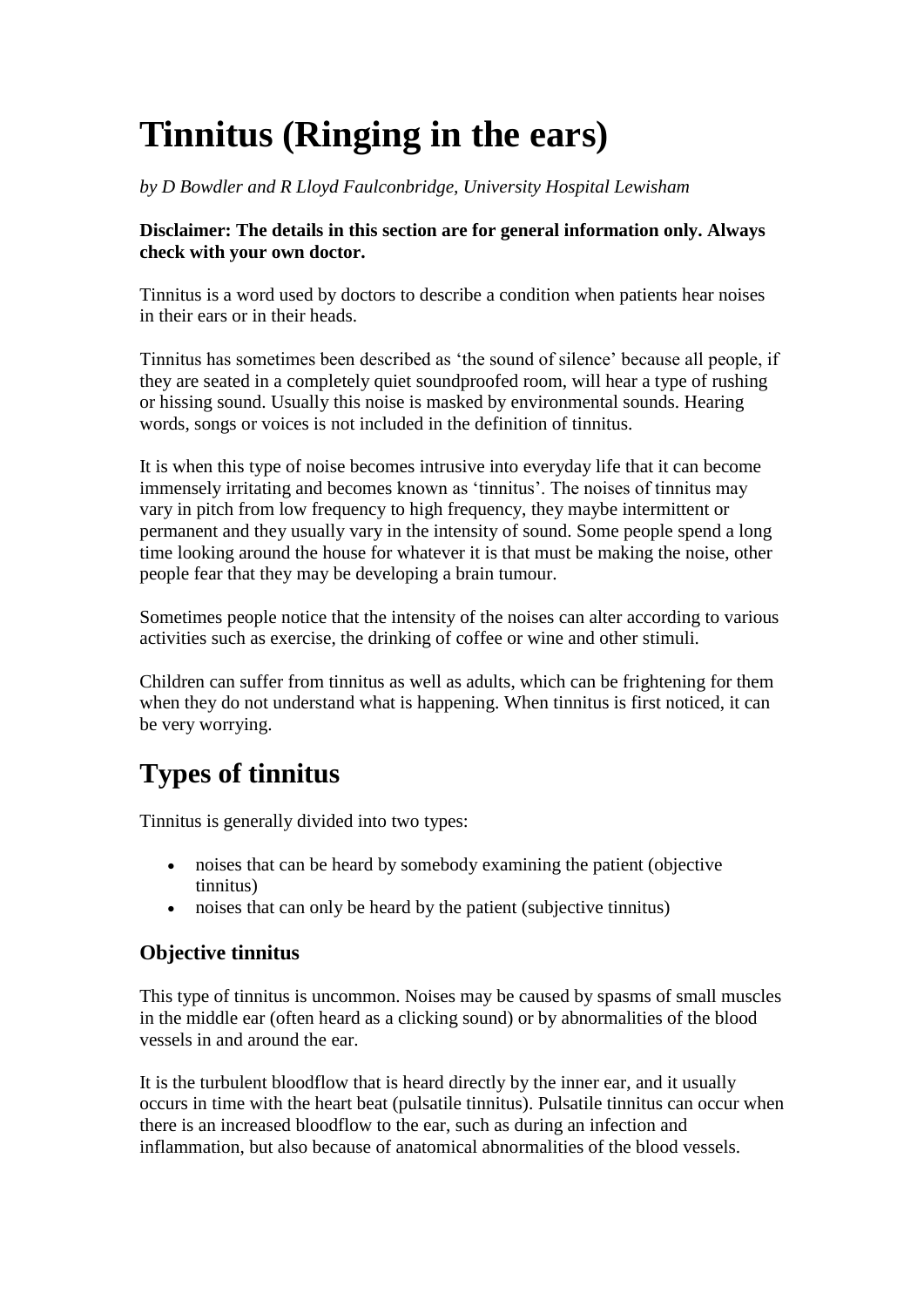Vascular tumours of the middle ear are rare, but also can give a pulsatile tinnitus. Such objective tinnitus which can be heard by the examining doctor may require further investigation by an ear, nose and throat surgeon or audiological physician, and may in some instances have a surgical cure.

### **Subjective tinnitus**

This is by far the most common type of tinnitus. Everyone, if sitting in a soundproof room, hears noises in their heads. Usually these noises are masked in everyday life by all the noise going on in the world around us. If you cannot hear sounds in the outside world so well, you tend to notice the natural noises inside your head much more because they are not being masked (drowned out) by the environmental noises.

Tinnitus is often, but not always, linked to a hearing loss. If the tiny hair cells of the cochlea are damaged, for example through certain drugs, noise exposure or as part of the aging process, the cochlea becomes less good at discriminating sounds, and your hearing is affected.

It is possible that these damaged hair cells also give rise to random noises which we hear as tinnitus. This is the reason that when you consult a specialist about tinnitus, you will have a hearing test.



Normal Damaged *Damaged hair cells in the inner ear may be a cause of tinnitus*

Hearing loss is not the only cause of tinnitus, but it occurs in many people who do have some problem with their hearing, even if it is only mild, and perhaps unnoticed by the patient themselves.

The loudness of tinnitus is not linked to the degree of hearing loss, nor does the loudness of tinnitus always increase with time. Only about 20% of people with tinnitus perceive it as a great irritation; the majority are able to ignore it most of the time (see treatment below).

Certain types of diseases that affect the inner ear can also be associated with tinnitus (eg Menière's disease)

# **Further investigation**

If tinnitus is only affecting one ear or if it is causing great distress, further investigation is warranted and is generally carried out by an ear nose and throat surgeon or audiological physician.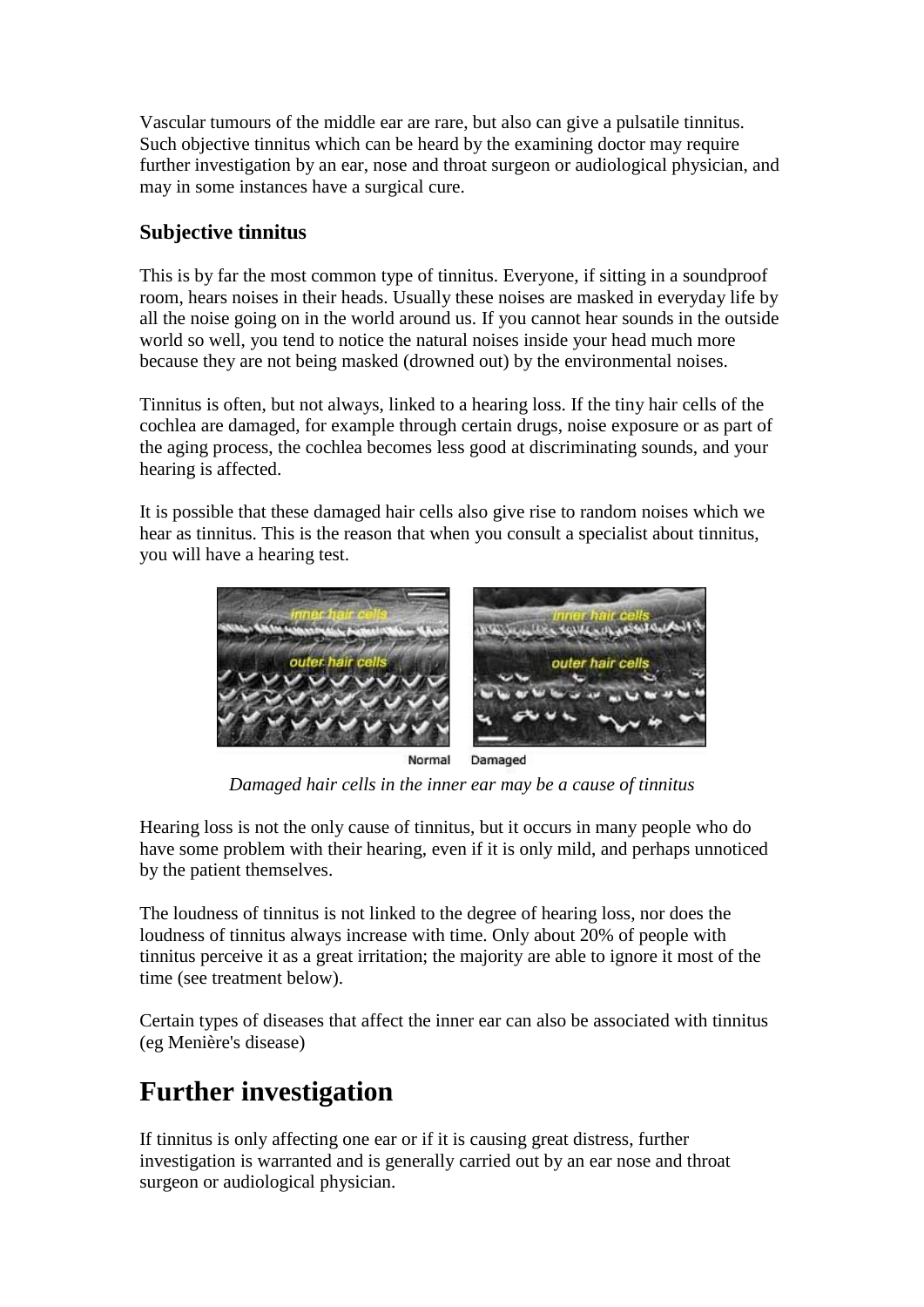Investigations usually include hearing tests, and can also involve blood tests and radiological investigations (x-rays or scans). Not everyone with tinnitus will need every investigation. Sometimes no definite cause for the tinnitus is found. On other occasions a readily identifiable cause will be found such as a hearing loss.

Very rarely a more serious condition will be found, such as a tumour of the auditory nerve. Whilst specific causes such as this will be directly addressed, the majority of patients may benefit from other types of medical treatment.

Fortunately, the majority of patients who suffer from tinnitus will either find it gets better by itself, or that they will learn to tolerate the noises after a short period of time of only a few weeks or months.

## **Treatment**

Generally the treatment of tinnitus falls into two main areas: tinnitus counselling or the use of mechanical devices such as hearing aids or white noise generators to control the symptoms.

Some simple measures can be very effective. If you find that the tinnitus is loudest when you are trying to get to sleep, try putting a small radio next to your bed, turning the tuning dial to a frequency in between two stations so that you hear 'white noise', and turn the volume down low so that you can only just hear the noise.

This will give your ears something else to listen to and many people find it a very useful method of getting to sleep. Other people use relaxation tapes, again with the volume down so that you can only just hear it.

# **Tinnitus counselling**

This is a system whereby the cause of the tinnitus is clearly explained and the approach to understanding and controlling its significance in the patient's daily life is clarified.

Help is given to combat the most debilitating mental effects of such noises. Tinnitus retraining therapy is a type of tinnitus counselling which is extremely effective at reducing the threat and the intrusiveness of tinnitus and consists of a combination of explanation, counselling and controlled use of white noise generators or hearing aids.

It is not a 'quick fix' solution but it does have excellent long-term results. In a large proportion of patients this management will be entirely effective although it may not necessarily totally remove the noises.

### **Mechanical devices**

The use of hearing aids or tinnitus maskers amplify surrounding noises so that the tinnitus is no longer heard. Hearing aids are ideal if there is an associated hearing loss with the tinnitus. Tinnitus maskers are not so commonly used any more, but worked on the idea that a continuous noise, generated in the ear canal by the masker, would